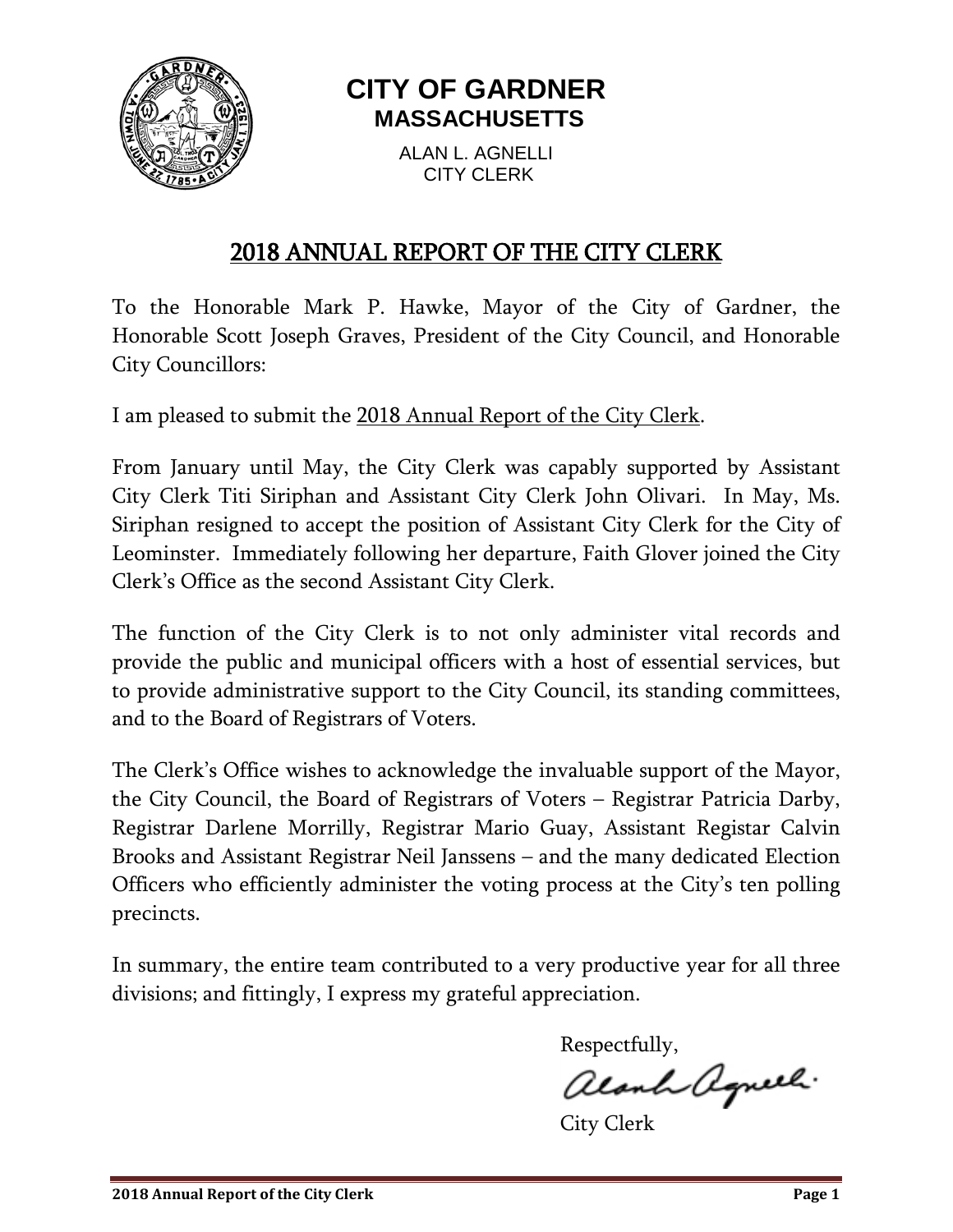### VITAL RECORDS

The process of creating, registering, reporting, issuing, amending and maintaining vital records forms an important part of the City Clerk's responsibilities.

### BIRTHS

In 2018, the City Clerk's Office recorded 524 births. Of these, 135 babies were born in Gardner to residents of Gardner; 100 babies were born elsewhere in Massachusetts to Gardner residents; and, 289 babies were born in Gardner to non-Gardner residents. In addition, 3,324 certified birth certificates were issued, representing an increase of 931 over 2017, or 39%.

### DEATHS

In 2018, the City Clerk's Office recorded 381 deaths. Of these, 164 were Gardner residents who died in Gardner; 58 were Gardner residents who died elsewhere in Massachusetts; and, 159 were non-residents who died in Gardner. In addition, 1,856 certified death certificates were issued, an increase of 244 over 2017, or 15%.

### MARRIAGES

In 2018, Marriage Intentions were filed by 125 couples and 118 Marriage Licenses were recorded. Of these, 38 couples residing in Gardner were married in Gardner; 43 couples residing in Gardner were married elsewhere in Massachusetts; and, 37 couples not residing in Gardner were married in Gardner. In addition, 476 certified marriage certificates were issued, an increase of 109 over 2017, or 30%.

### CITY COUNCIL

Elected by the City Council, the City Clerk also serves as Clerk of the Council. In this capacity, the City Clerk provided information and research assistance to enable the City Council to fulfill its legislative responsibilities. The Clerk prepared and distributed the Council Calendar for each meeting, attended and transcribed the proceedings of 2 Inaugural Ceremonies; 22 Regular meetings, 11 Informal meetings, 3 Special meetings, 7 Public Hearings; 1 Joint Convention with the Gardner School Committee; and, 22 Finance Committee meetings. Assistant City Clerks Titi Siriphan, John Olivari, and Faith Glover provided meeting transcription support to the Public Safety and Public Welfare Committees, while Ms. Denise Merriam, Administrative Assistant to the Director of Public Works, provided transcription services to the Public Service Committee.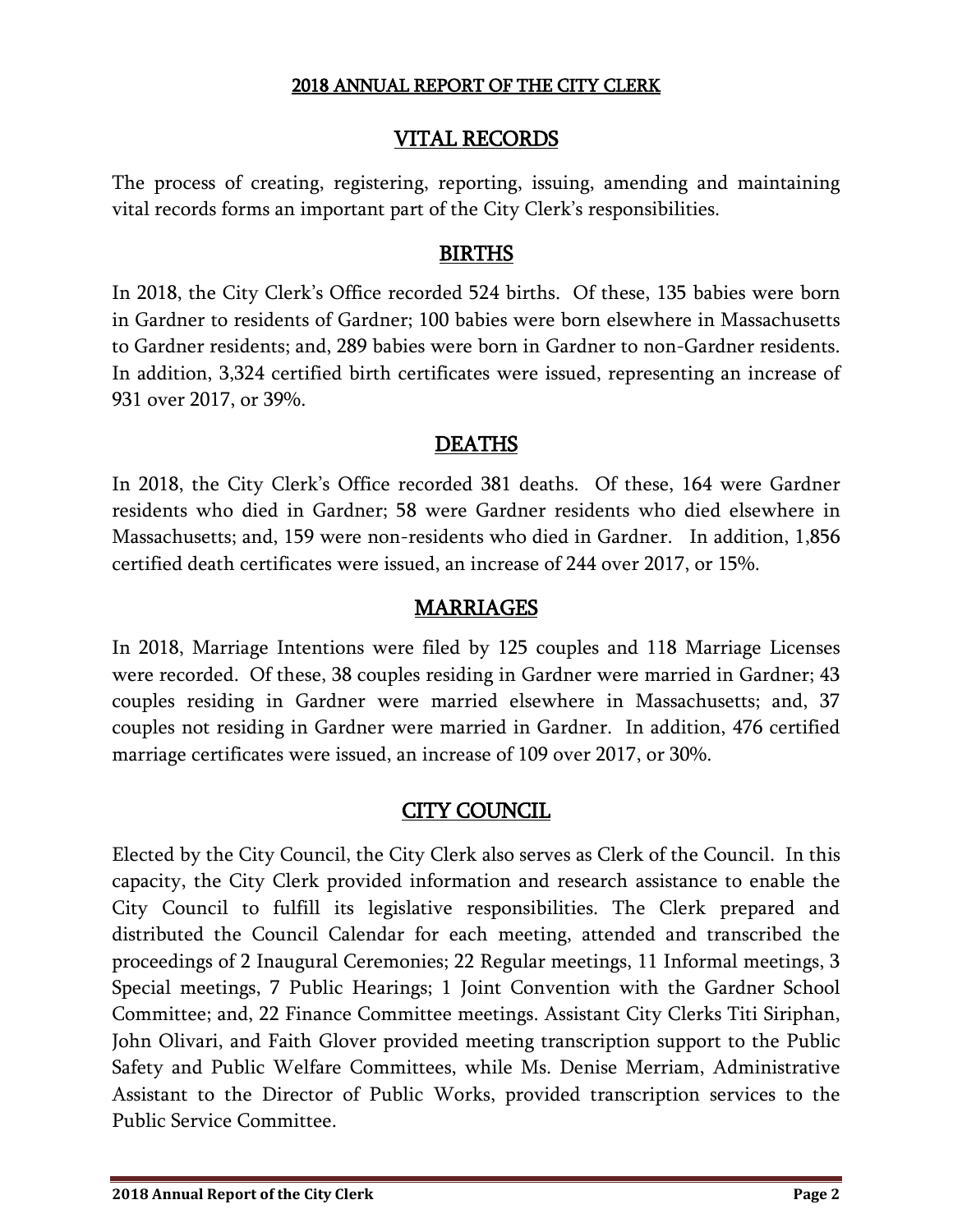### ELECTIONS

As Chief Election Official, the City Clerk is responsible for directing all elections conducted in the City of Gardner. The City Clerk contracts for polling facilities; supervises the arrangement of each polling site for election day; oversees the printing of municipal election ballots; tests voting equipment; procures election supplies; and, certifies election results.

In 2018, the City's voters cast their ballots at the following polling sites:

| WARD 2, PRECINCTS A & B Levi Heywood Memorial Library, 55 W. Lynde Street |
|---------------------------------------------------------------------------|
|                                                                           |
| WARD 3, PRECINCT B  High Rise Community Room, 104 Church Street           |
| WARD 4, PRECINCTS A & B  Gardner Police Headquarters, 200 Main Street     |
|                                                                           |

In 2018, the City Clerk's Office certified the signatures of 1,418 registered voters on the nomination papers of 42 candidates for County, State, and Federal Offices, as well as the signatures of 1,735 registered voters on 10 statewide inititative petitions for State laws and State Constitutional amendments.

In 2018, the City Clerk supervised the September 4, 2018 State Primary; the September 17, 2018 recount of the ballots cast in the Third Congressional District race; Early Voting for eleven days preceding the State Election; and, the November 6, 2018 State Election. In addition to planning and supervising elections, the City Clerk provides year-round election and voter information to media, political parties, candidates, and residents.

The City Clerk's Office disseminated voter lists and voter history data to candidates, political parties and others, and provided candidates and political party organizations with campaign finance reporting materials. The Clerk administered all Office of Campaign and Political Finance filings for candidates for the City Council and School Committee.

The Clerk's responsibilities also include hiring, training and supervising poll officials comprising Wardens, Clerks, and Inspectors for ten voting precincts. In 2018, 109 Officers were appointed to serve the City in various election capacities. Election day typically begins as early as 5:00 a.m. for many poll workers and may end late into the evening; accordingly, the City is extremely grateful to them for their tireless dedication and commitment to the fair and impartial administration of our elections.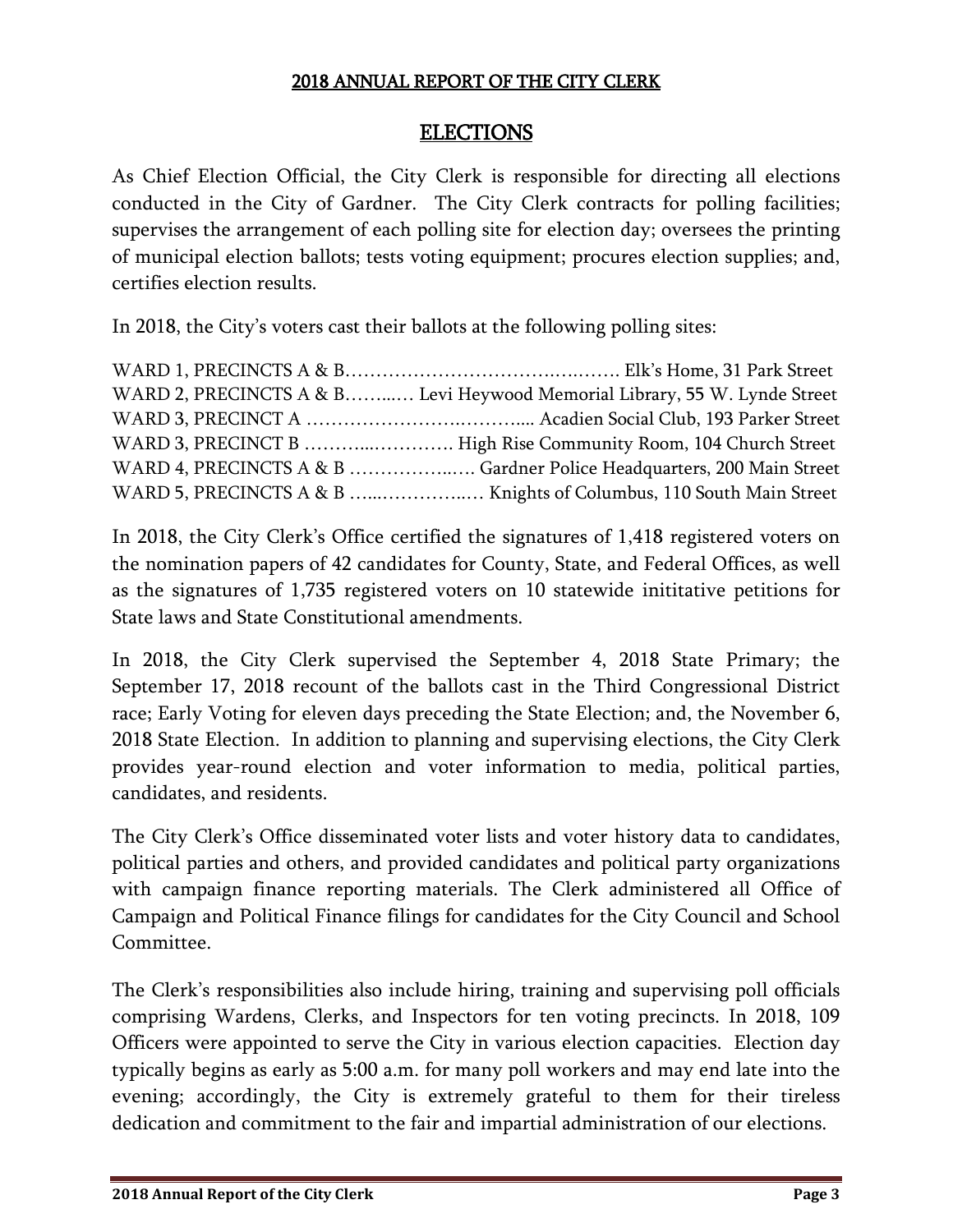# 2018 ELECTION OFFICERS

| Alice       | P.        | Anderson     | Inspector | Charles   | R.         | LeBlanc       | Inspector       |
|-------------|-----------|--------------|-----------|-----------|------------|---------------|-----------------|
| Joseph      | R.        | Andrews      | Inspector | Dianne    | M.         | LeBlanc       | Inspector       |
| <b>Brad</b> |           | Arnold       | Inspector | Donald    | А.         | LeBlanc       | Inspector       |
| Trine       |           | Aschim       | Inspector | Patricia  | А.         | LeBlanc       | Inspector       |
| Adeline     | M.        | Aukstikalnis | Inspector | Roger     | R.         | LeBlanc       | Inspector       |
| Sandra      | J.        | Barton       | Inspector | Cathy     | T.         | Leger         | Inspector       |
| Carole      | А.        | Baublis      | Inspector | Dorothy   | Ε.         | Leger-Lore    | Inspector       |
| Norman      | Η.        | Beauregard   | Warden    | Donna     | Μ.         | Lehtinen      | Clerk           |
| Rachel      | Ι.        | Blais        | Inspector | Patricia  | А.         | Lewis         | Inspector       |
| Nancy       | А.        | Boucher      | Inspector | Janice    |            | Magliacane    | Clerk           |
| Anita       | Μ.        | Boudreau     | Inspector | Roland    | D.         | Mailloux, Jr. | Clerk           |
| Louise      | C.        | Boudreau     | Inspector | Lorraine  | A.         | Manca         | Inspector       |
| Gloria      | C.        | Bourgeois    | Inspector | Linda     | M.         | Martel        | Inspector       |
| Shirley     | <b>B.</b> | Bunarowski   | Inspector | Marcel    |            | Martin        | Inspector       |
| Paulette    | A.        | Burns        | Clerk     | Deborah   | F.         | Mathieu       | Inspector       |
| Ann         |           | Chandler     | Inspector | Annette   | M.         | Melanson      | Inspector       |
| Judith      | T.        | Collette     | Inspector | Clifton   | J.         | Melatti       | Warden          |
| Barbara     | M.        | Cormier      | Inspector | Kathleen  |            | O'Brien       | Clerk           |
| Carol       | А.        | Cormier      | Inspector | Gloria    | M.         | O'Malley      | Inspector       |
| David       | J.        | Cormier      | Inspector | Robert    | L.         | Owens         | Inspector       |
| Marcelle    | S.        | Cormier      | Warden    | Thomas    | H.         | Patterson     | Warden          |
| Patricia    |           | Cormier      |           | Melissa   |            | Paulhus       |                 |
| Robert      | L.        | Cormier      | Inspector | Priscilla | A.         |               | Inspector       |
|             | J.        |              | Inspector |           | J.         | Proulx        | Inspector       |
| Stephen     | Ε.        | Cormier      | Inspector | Odette    | R.         | Racette       | Inspector       |
| Val         | J.        | Cormier      | Inspector | Ernie     | J.         | Richard       | Inspector       |
| Aline       |           | Cosentino    | Inspector | Juliette  | L.         | Richard       | Inspector       |
| Donald      | J.        | Cosentino    | Warden    | Bonnie    | G.         | Romanson      | Clerk           |
| Brian       | J.        | Dickens      | Inspector | Dorothy   | M.         | Ronn          | Inspector       |
| Laurie      |           | Drake        | Inspector | Paul      | W.         | Ronn          | Inspector       |
| William     |           | Edwards      | Inspector | Glenice   | M.         | Rossignol     | Clerk/Inspector |
| Audrey      | А.        | Faucher      | Inspector | Lynn      | M.         | Roux          | Warden          |
| Carolyn     |           | Fournier     | Inspector | Judith    |            | Roy           | Inspector       |
| Donald      | R.        | Girouard     | Warden    | Leonette  | M.         | Roy           | Inspector       |
| Nancy       | M.        | Girouard     | Clerk     | Ronald    | J.         | Roy           | Inspector       |
| Susan       |           | Greninger    | Inspector | Stephanie | S.         | Samsia-Nji    | Inspector       |
| Sally       | Q.        | Hartshorn    | Inspector | Carol     | L.         | Saulnier      | Clerk           |
| Paula       |           | Hassam       | Inspector | Paul      | А.         | Spano         | Warden          |
| Theresa     | Н.        | Hillman      | Inspector | Valerie   | D.         | Spar          | Inspector       |
| Dianne      | А.        | Hunt         | Inspector | Gerald    | Е.         | St. Hilaire   | Inspector       |
| Gayle       | M.        | Jaillet      | Inspector | Sheila    | <b>B.</b>  | St. Hilaire   | Inspector       |
| Diane       | R.        | Jasiewicz    | Inspector | Doris     | Η.         | St. John      | Inspector       |
| Gina        | M.        | Kelley       | Inspector | Marcia    | A.         | Stone         | Inspector       |
| Carlene     |           | Kemp         | Inspector | Mary      | Ann        | Suchocki      | Inspector       |
| Judith      | А.        | King         | Inspector | Hope      | <b>B.</b>  | Swaney        | Inspector       |
| Christoph   | A.        | Knoll        | Inspector | Robert    | J.         | Swartz        | Warden          |
| Jacqueline  | M.        | Kraskouskas  | Inspector | Sherry    |            | Szoc          | Inspector       |
| Ellen       | T.        | Kudravetz    | Inspector | David     | Е.         | Tetzloff      | Clerk           |
| Michael     | L.        | Kudravetz    | Inspector | Marjorie  | ${\bf F}.$ | Tetzloff      | Warden          |
| Carolyn     | А.        | LaBonte      | Inspector | Scott     |            | Varney        | Inspector       |
| Claire      | M.        | Lagasse      | Inspector | Norman    | G.         | Webb          | Inspector       |
| Erana       | Ε.        | Landry       | Inspector | Marcia    | J.         | White         | Inspector       |
| Jacqueline  | M.        | LaPrade      | Inspector | Marjorie  | J.         | Whittemore    | Inspector       |
| Toby        | $\rm B.$  | Laroche      | Inspector | Charlene  | А.         | Wilson        | Inspector       |
| Barbara     | D.        | LeBlanc      | Clerk     | Barbara   | A.         | Yablonski     | Clerk           |
|             |           |              |           | Edward    | S.         | Yablonski     | Inspector       |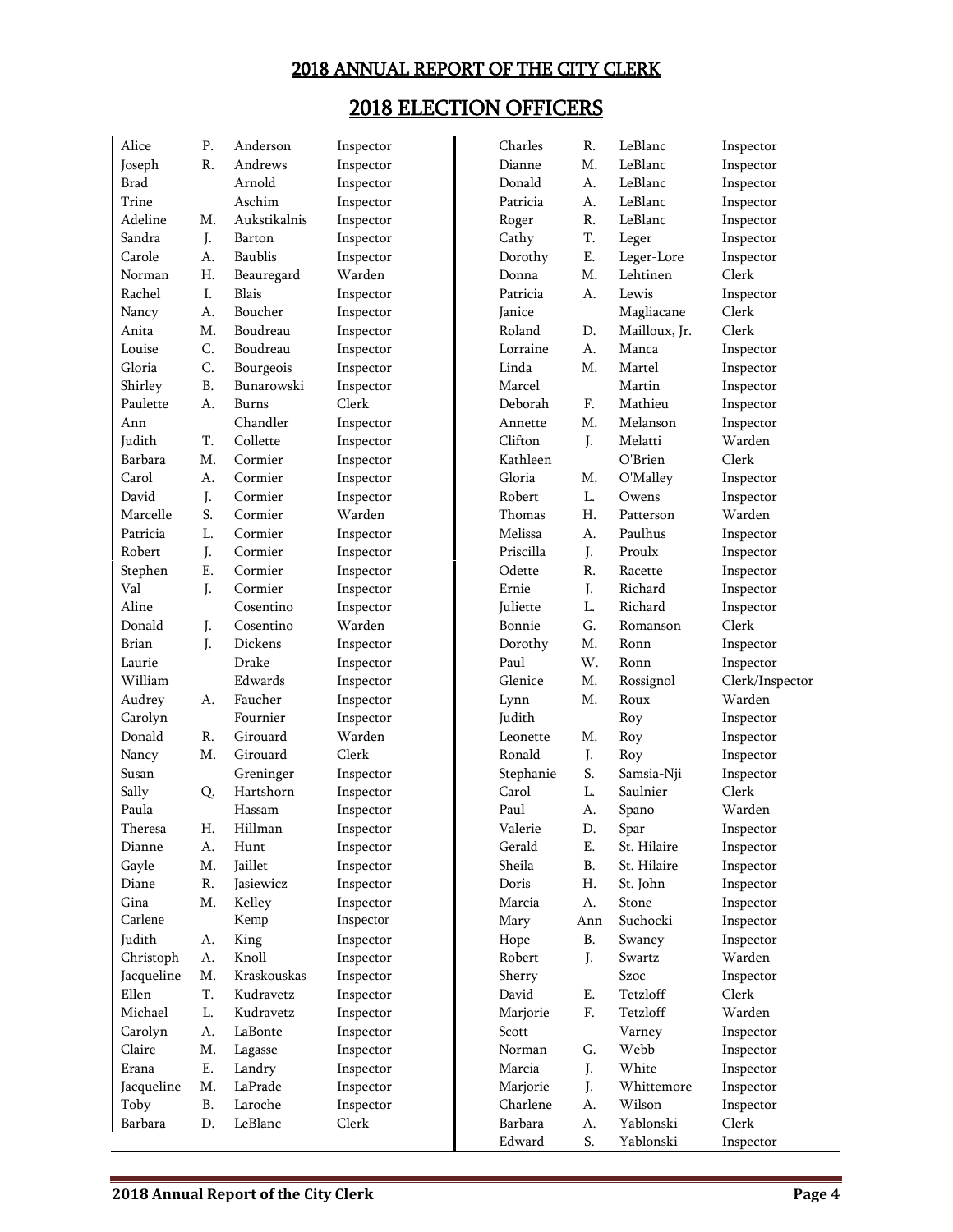#### VOTER REGISTRATION

The City Clerk's Office serves as the administrative office for the Board of Registrars of Voters to assist them in meeting their responsibilities to register new voters and to maintain the resident, voter, and street list. The City Clerk serves as a full voting member and Clerk of the Board of Registrars of Voters, overseeing the day-to-day registration of voters.

In 2018, the Clerk's Office processed voter registration transactions affecting 4,994 voters. Voter registration transactions included registering new voters, changes of address, names, party affiliations, voter status, and voter history. The Commonwealth provides numerous options for citizens to register to vote, including registering to vote in person at the City Clerk's Office, by mail, at the Registry of Motor Vehicles, at various State agencies, or online through the Secretary of the Commonwealth's website.

# ANNUAL STREET LISTING

Massachusetts General Law and Federal laws require each city and town to gather certain information and maintain certain lists. This includes street listings, numbered resident files, the annual register, and voter lists. The street listing process is the foundation for the State's compliance with the *National Voter Registration Act of* 1993 (NVRA). The NVRA requires states to conduct a "general program" which makes a reasonable effort to remove ineligible voters from the lists of registered voters. 42 U.S.C. 1973gg et seq.

Massachusetts General Law requires that cities and towns conduct an annual census of its residents as of January 1 of each year.

The Street List is the primary tool used by all municipalities to:

- $\checkmark$  Respond to requests for information from the Jury Commissioner. The information is used to establish the annual Prospective Juror List.
- $\checkmark$  Make changes to address information and inactive voters and thereafter delete such voters.
- $\checkmark$  Aid in school enrollment projections and notify parents or guardians of educational requirements for children under age 16.
- $\checkmark$  Provide data to officials in order to assess public safety and senior citizens' needs and for certain privileges such as veterans' benefits (e.g. Welcome Home Bonus) and proof of residency for colleges and universities.
- $\checkmark$  The census information does not register anyone to vote, but failure to answer the census may result in a voter's name being removed from the voter's list.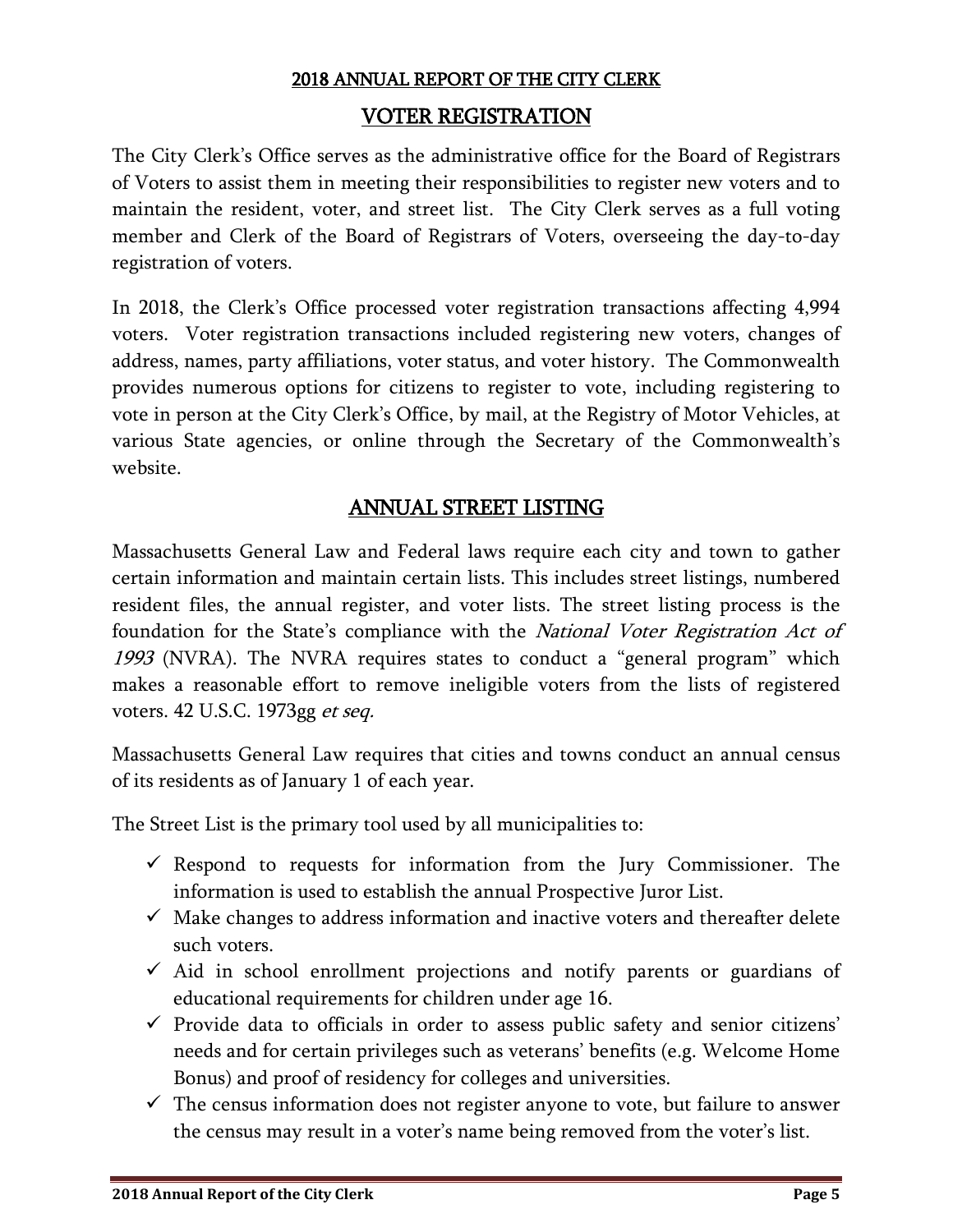In 2018, the City Clerk's Office mailed over 10,500 street list forms to heads of households or current residents. One product of the Street Listing process is the publication of the Annual Street List, which is available for purchase in the Clerk's Office or free from the City's website.

In June, in compliance with the *National Voter Registration Act of 1993* ("NVRA") and State Law, 2,913 Voter Confirmation Notices were mailed to registered voters whose status was changed to "inactive" due to the failure of the "Head of Household" to return the 2018 Annual Street List form. Voters were requested to return the Confirmation card to verify their address for voting purposes.

In December, in compliance with the *National Voter Registration Act of 1993* ("NVRA") and State Law, 313 voters "eligible to be deleted due to inactivity" were deleted from the Voter Registration rolls and were mailed letters notifying them of this action. Any voter removed as a result of the Board of Registrar's compliance with the law may re-register at any time and be returned to the Voter List.

# LICENSING AND PERMITTING

In 2018, the City Clerk's Office issued 20 Bazaar and Raffle Permits; 67 Business Certificates (new and renewal); 1,943 Dog Licenses; and, 19 Flammable & Explosive Storage Annual Registrations.

As City Council administrator, the Clerk received and processed license applications for 2 bowling alleys; 23 new and used motor vehicle dealers (Classes 1 and 2); 2 motor vehicle junkyard (Class 3); 4 second-hand article dealers (1 charitable, fee-exempt) and 10 public utility orders (National Grid and Verizon).

The City Clerk serves as the City's Administrator for the Department of Revenue's Annual License Information filing. Annually, the City furnishes DOR with a report of all licenses issued or renewed by the City during the preceding calendar year. All licenses issued by the City Council, the Chief of Police, License Commission, and Board of Health are filed by the City Clerk.

# PUBLIC MEETINGS

The City Clerk's Office receives and posts all public hearing and meeting notices from municipal, education, and regional government agencies on the official "notice board," as well as on the City's website. In 2018, the City Clerk's Office processed 475 public meeting notices.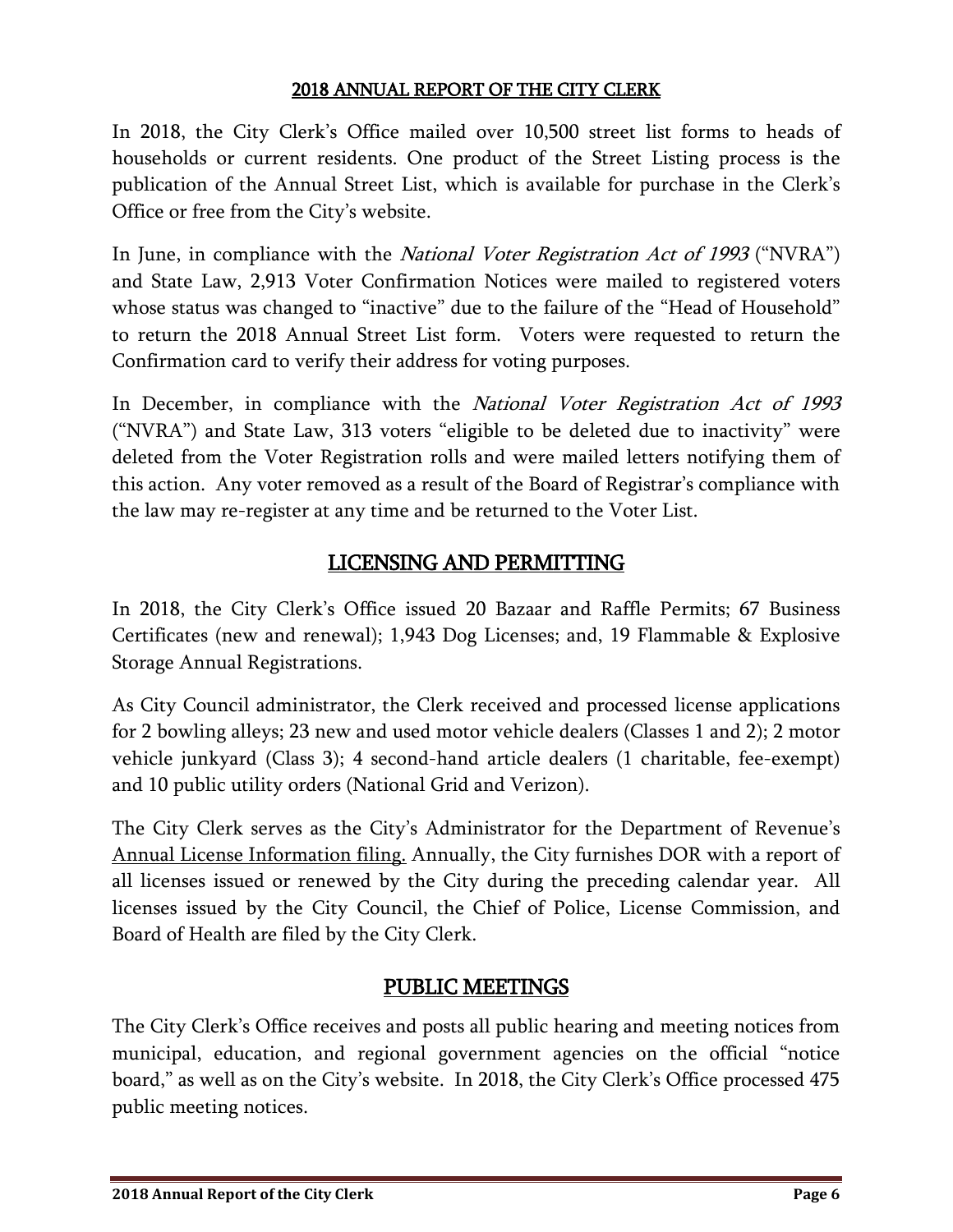# PUBLIC OFFICIAL

The City Clerk, as Clerk of the City of Gardner, a Municipal Corporation, is charged with custody and maintenance of the Charter of the City of Gardner, the Code of the City of Gardner, and the City Seal.

In 2018, the fifth annual supplement of the Code of the City of Gardner was introduced, integrating every Ordinance adopted by the City Council during the period July 1, 2017 through June 30, 2018. Incorporated into the Code were Ordinance Nos. 1604 through 1611; Chapter 155 of the Acts of 2015, the Williams-Rockwell Educational Gift Fund; and, acceptance of the the provisions of General Law Chapter 64N, § 3. The Code is available for viewing on the City's web site and the Official Version is maintained in the City Clerk's Office.

The City Clerk, as Keeper of the City Seal, certifies hundreds of official documents, including Appointments, Easements, Land Takings, Loan Orders, Resolutions, and other acts by the City Council or the Mayor.

The City Clerk received all Certificates of Appointment from the Mayor for presentment to the City Council and are recorded and indexed.

The City Clerk and Assistant City Clerks administer oaths of office to officials upon election or appointment, including the Mayor, City Councillors, School Committee members, department heads, members of boards and committees, as well as Police Officers and Constables. The Office maintains permanent records of these actions.

The City Clerk and Assistant City Clerks are commissioned Notaries Public who provide notarial services for official City purposes and to the general public. In 2018, the Clerk's Office staff notarized documents for 332 persons, 110 of which were non-Gardner residents.

City Clerk Alan Agnelli and Assistant City Clerks Titi Siriphan and John Olivari are commissioned Commissioners to Qualify Public Officers. In December, Assistant City Clerk Faith Glover was appointed a Commisioner to Qualify Public Officers. The Commissioners administer oaths of office that are required by the Massachusetts Constitution to public officers appointed by the Governor. Upon administering oaths, the Commissioners make returns to the Secretary of the Commonwealth. In 2018, the Commissioners administered oaths to 33 persons appointed as Notaries Public; 2 persons appointed as Commissioners to Qualify Public Officers; and, one person appointed by the Commonwealth to the Gardner Housing Authority.

The City Clerk serves as the City's System Administrator for the Department of Revenue's Division of Local Services Gateway Portal.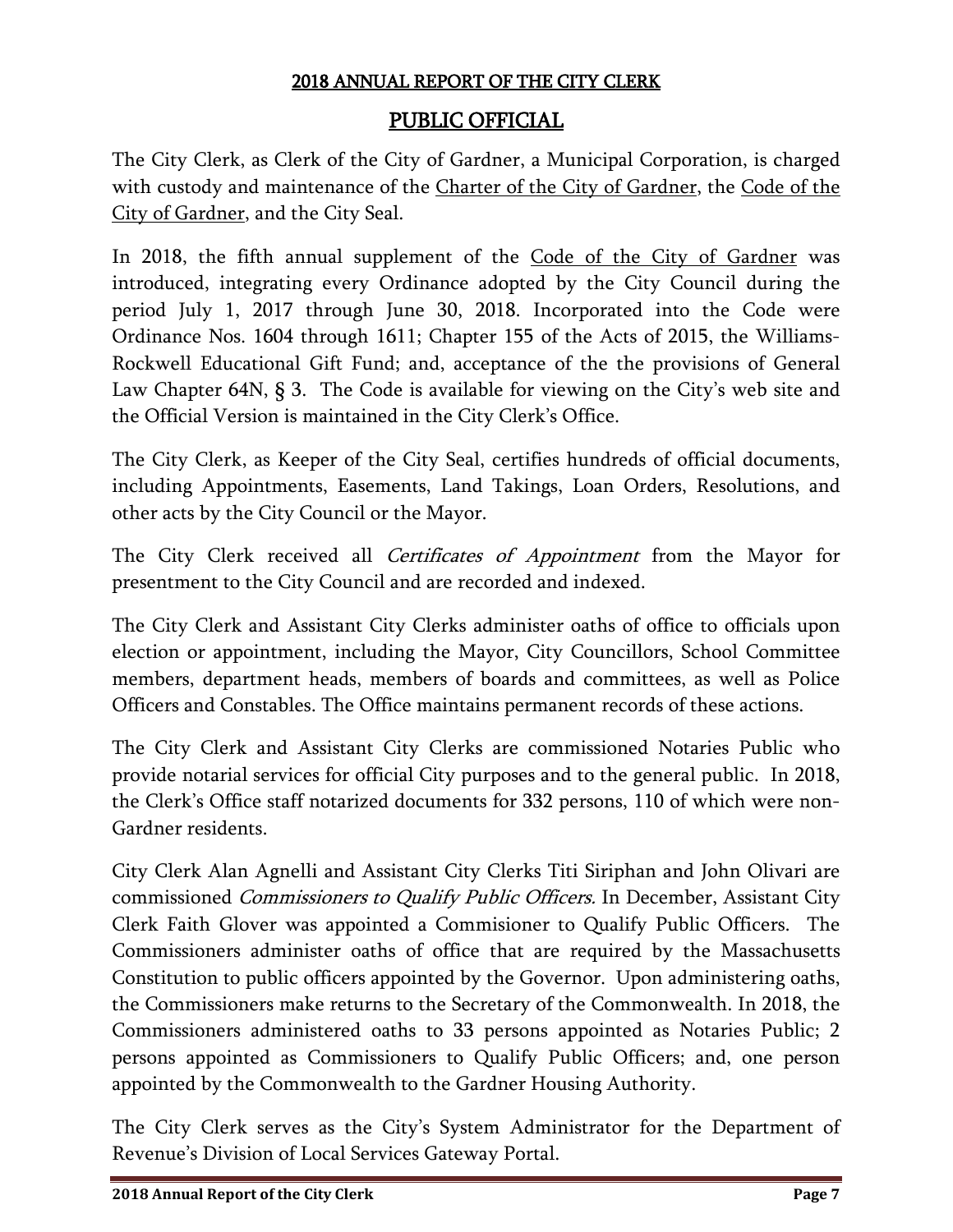# Filings, Recordings & Registrations

Under State Law, the City Clerk is responsible for filing, recording, and registering the following:

| Architect Certificate of Registration (if suspended/revoked/annulled (c.112,§60H))        | Recording    |
|-------------------------------------------------------------------------------------------|--------------|
| Assignment for Benefit of Creditors (c.203, §41)                                          | Recording    |
| Assignment of Wages (c.154, §§1,2,3,5,6)                                                  | Recording    |
| Beverage Vessel "Registered Brand" Registration (c.110,§17)                               | Registration |
| Blasting Bond (c.148, §19)                                                                | Filing       |
| Campaign Finance Reports for Local Candidates & Local Ballot Questions (c.55, §24)        | Filing       |
| Certificate of Need by Department Head, Special Municipal Employ. (c.268A, §§17,18)       | Filing       |
| Claims and Actions Against the City (c.223, §37)                                          | Filing       |
| Claims for Injury Due to Defects in Public Ways (c.84, §§15,18,19,20)                     | Filing       |
| Conflict of Interest Disclosure Statement (c.268A)                                        | Filing       |
| Conflict of Interest Legal Opinions Rendered for Public employees/officials (c.268A)      | Filing       |
| Constable Bond (c. 41, §§ 92, 93)                                                         | Filing       |
| Corporate Merger Articles of Amendment (c.156, §46A)                                      | Filing       |
| Dairy Product Cans (Milk/Cream) "Registered Brand" Registration (c.110,§21)               | Registration |
| Declaration of Trust (c.182, §2)                                                          | Filing       |
| Electrologist License (c.112, §87HHH)                                                     | Recording    |
| Financial Interest Disclosure Statement (c.268A, §§19,20,24)                              | Filing       |
| Fireworks Bond (c.148, §42)                                                               | Filing       |
| Flammables & Explosives Storage (AST/UST) Registrations (c.148, §13)                      | Registration |
| Garments/Linens Laundered for Rent/Lease Under "Registered Brand" (c.110,§25a)            | Registration |
| Homestead Declarations for Manufactured Homes only (c.188, §2)                            | Recording    |
| Legal Counsel Opinions Relating to Conduct of Public Officials and Employees<br>(c.268A). | Filing       |
| Local Boards of Conciliation Decisions (Labor Disputes) (c.150, §5)                       | Filing       |
| Notice of Suspension of Official/Employee for Misconduct in Office (c.268A, §25)          | Filing       |
| Optometrist Certificate of Registration (c.112, §§70, 71)                                 | Recording    |
| Physician Certificate of Registration (c.112, §8)                                         | Recording    |
| Planning Board Decisions (c.41, §81U)                                                     | Filing       |
| Podiatrist Certificate of Registration (c.112, §21)                                       | Recording    |
| Political Committee Organization (c.52, §§2,4,5,6)                                        | Filing       |
| Pond Measurement Determination by DEP (c.131, §46)                                        | Recording    |
| Public Meeting Notices (c.39, §23B)                                                       | Filing       |
| Public Official Bonds (c.41, §§13A,46; c.60,§13)                                          | Filing       |
| Public Official Resignations (c.41, §109)                                                 | Filing       |
| Shooting Gallery Bond (c.140, §56A)                                                       | Filing       |
| Stallion for Breeding Purposes Certificate of Registration (c.140, §176)                  | Filing       |
| Wildlife Sanctuary, Div. of Fisheries & Wildlife Order of Establishment (c.131, §9)       | Filing       |
| Zoning Board of Appeals Decisions (c.40A)                                                 | Filing       |